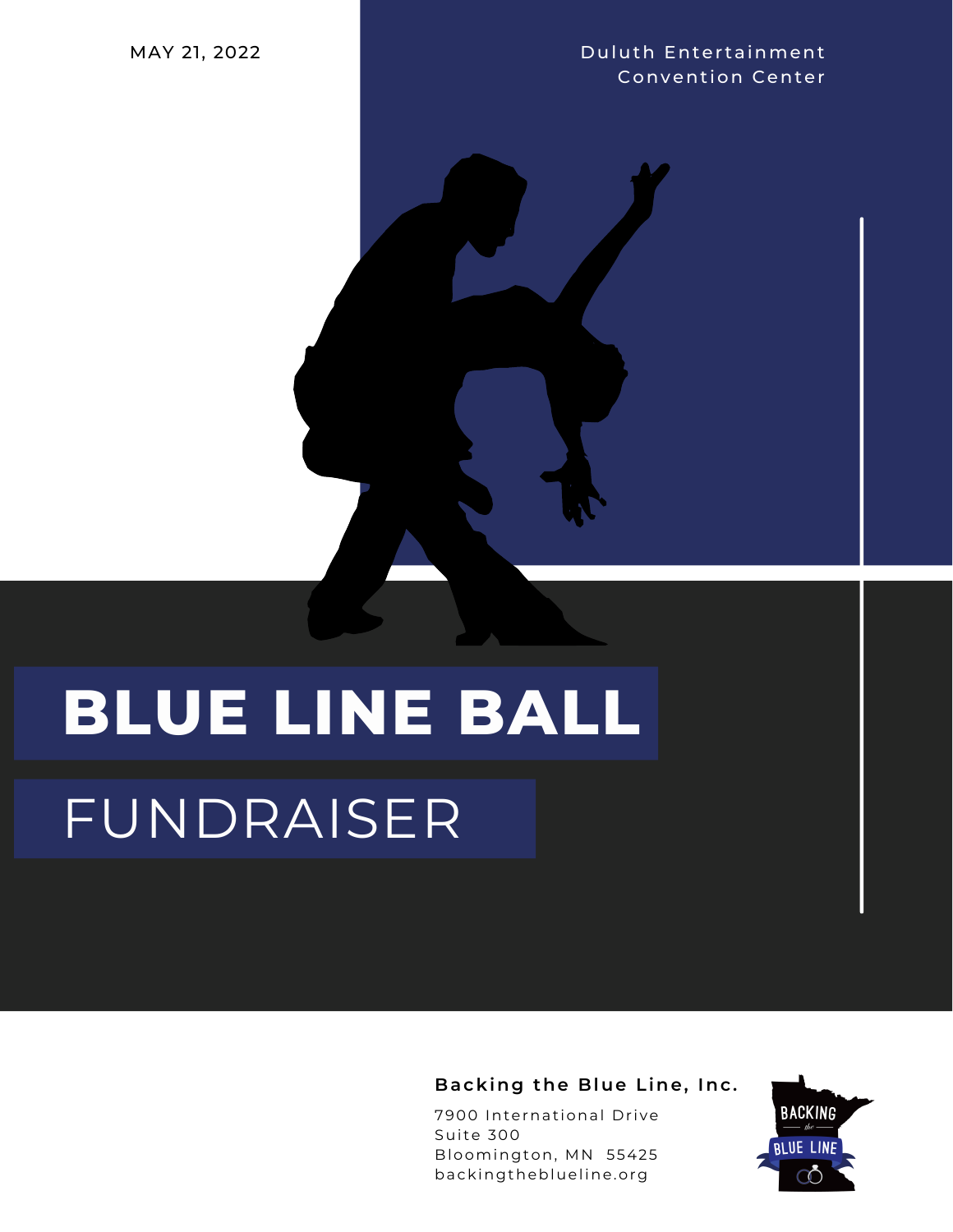

Backing the Blue Line is a Minnesota founded 501(c)(3) non-profit organization dedicated to the honor and support of Minnesota law enforcement officers and their families. While supporting the Minnesota law enforcement community, our all-female membership shares the bond that comes with being the significant other of an officer, and we come together to celebrate that unique lifestyle.

**OU**r ≍ **MIS SIO N**

Backing the Blue Line unites the power of members and generosity of donors to honor and support Minnesota Law Enforcement officers, wives, and families; we mobilize to provide services, labor, and assistance during times of illness or work-related incidents.



To expand our reach to all Minnesota counties by increasing our supporters, volunteers, and means to assist; we want our interactions to drive a high standard for how law enforcement officers and their families are treated during times of crisis and need.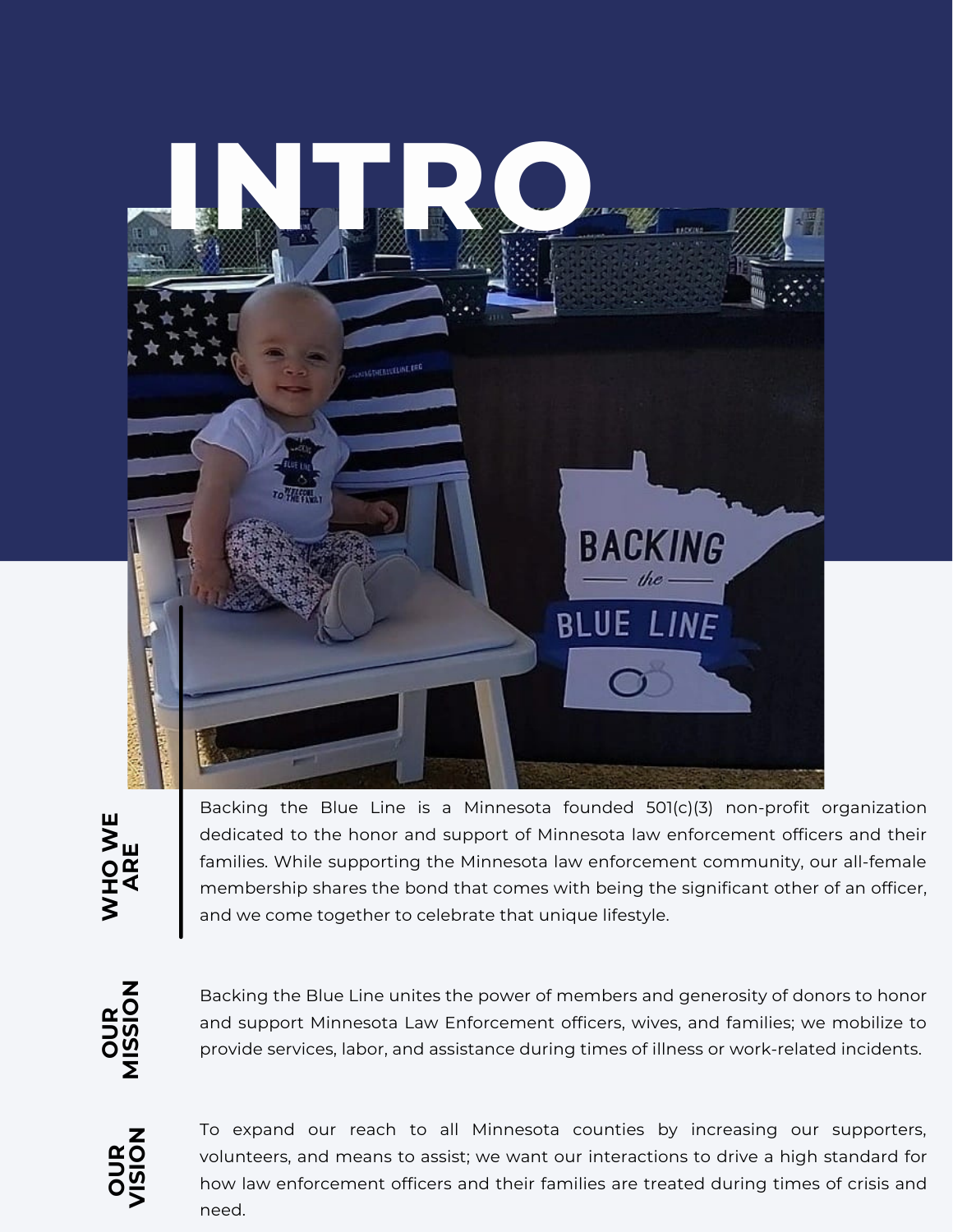## **WHAT IS THE BLUE LINE BALL?**

The Blue Line Ball is our largest annual fundraiser that allows Backing the Blue Line to support Minnesota law enforcement families through the year in accordance with our Standard Operating Procedures.

### **WHY SPONSOR?**

With soldout tickets of over 800 guests at the 2018 and 2019 balls (2020 and 2021 cancelled due to COVID), sponsorship of the Blue Line Ball will position your organization in front of involved law enforcement supporters throughout the state of Minnesota and beyond while supporting the mission of Backing the Blue Line.

### **2021 AT A GLANCE**

477 paid members over 1,700 police wives in private Facebook group over 18,000 people following our public Facebook page

the fallen officer memorial rose committee handed out our signature blue tipped, white roses at 11 funerals and sent over 50 bouquets for non-line of duty deaths

> family support processed nearly 1,200 requests for support ranging from six line of duty deaths to sending over 530 cards offering assistance and celebrating milestones family support also completed its annual Not So Blue Christmas and Christmas in June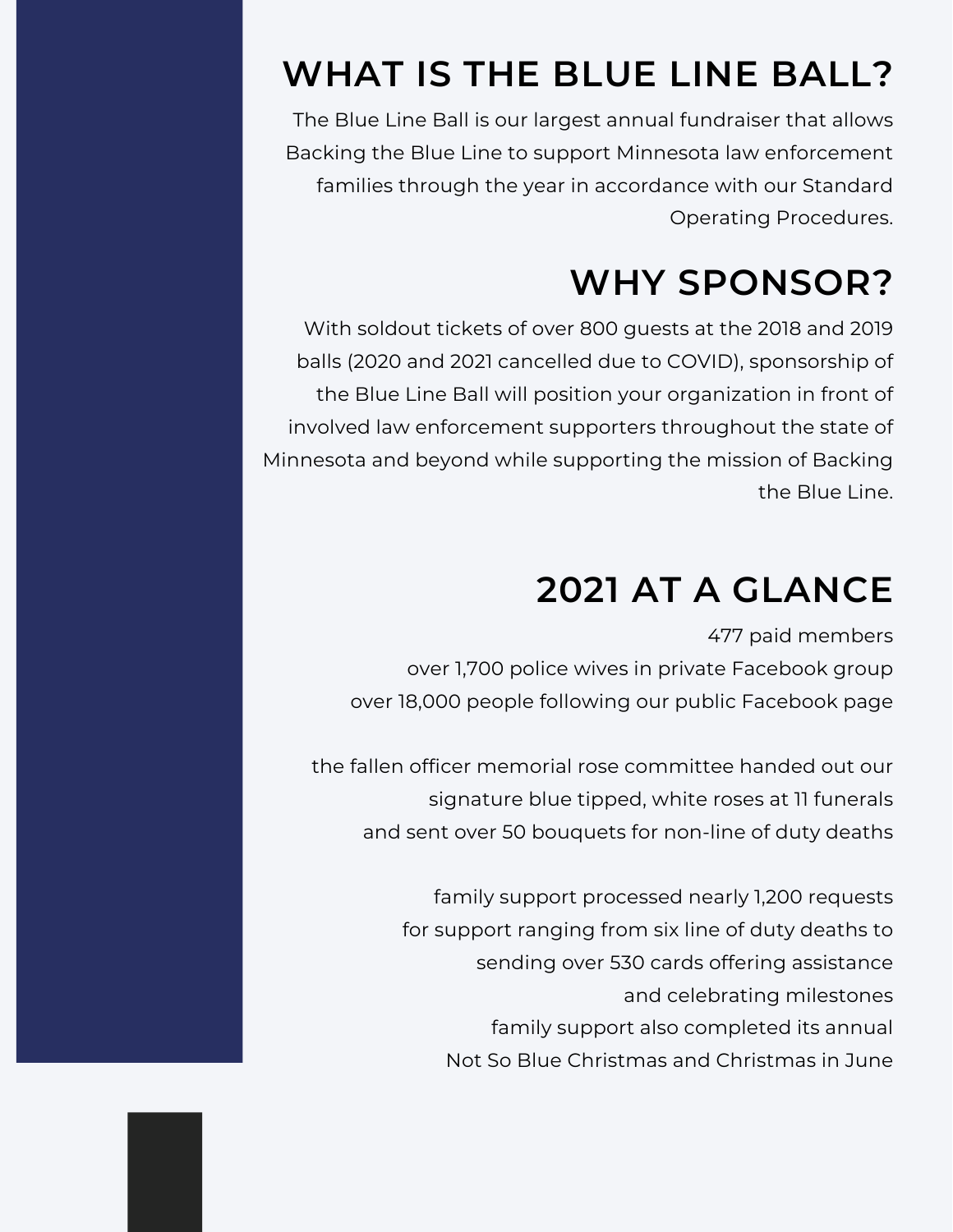#### **Chief - \$10,000**

NAMED AS A BALL PREMIERE SPONSOR: "BLUE LINE BALL PRESENTED BY [YOU]!" FIVE MINUTE PRESENTATION AT EVENT TEN BALL TICKETS RESERVED AT VIP TABLE TABLING OPPORTUNITY AT EVENT TO PROMOTE COMPANY LOGO FEATURED ON ALL EVENT PROMOTIONAL AND ADVERTISING MATERIALS SOCIAL MEDIA RECOGNITION LOGO ON BACKING THE BLUE LINE WEBSITE LOGO ON FRONT PAGE OF EVENT PROGRAM PLACED IN THE SEAT OF ALL GUESTS TWENTY HAPPY HOUR DRINK TICKETS

#### **Presentation - \$7,500**

INDUSTRY EXCLUSIVE SPONSORSHIP TWO MINUTE PRESENTATION AT EVENT EIGHT BALL TICKETS TABLING OPPORTUNITY AT EVENT TO PROMOTE COMPANY LOGO FEATURED ON ALL EMAIL EVENT MATERIALS SOCIAL MEDIA RECOGNITION LOGO ON BACKING THE BLUE LINE WEBSITE LOGO ON PRINTED EVENT PROGRAM SIXTEEN HAPPY HOUR DRINK TICKETS

#### **Captain - \$5,000**

VERBAL ACKNOWLEDGEMENT OF SPONSORSHIP DURING EVENT EIGHT BALL TICKETS TABLING OPPORTUNITY AT EVENT TO PROMOTE COMPANY LOGO ON ALL EMAIL EVENT MATERIALS SOCIAL MEDIA RECOGNITION LOGO ON BACKING THE BLUE LINE WEBSITE LOGO ON PRINTED EVENT PROGRAM TEN HAPPY HOUR DRINK TICKETS

# **SPONSORSHIP LEVELS**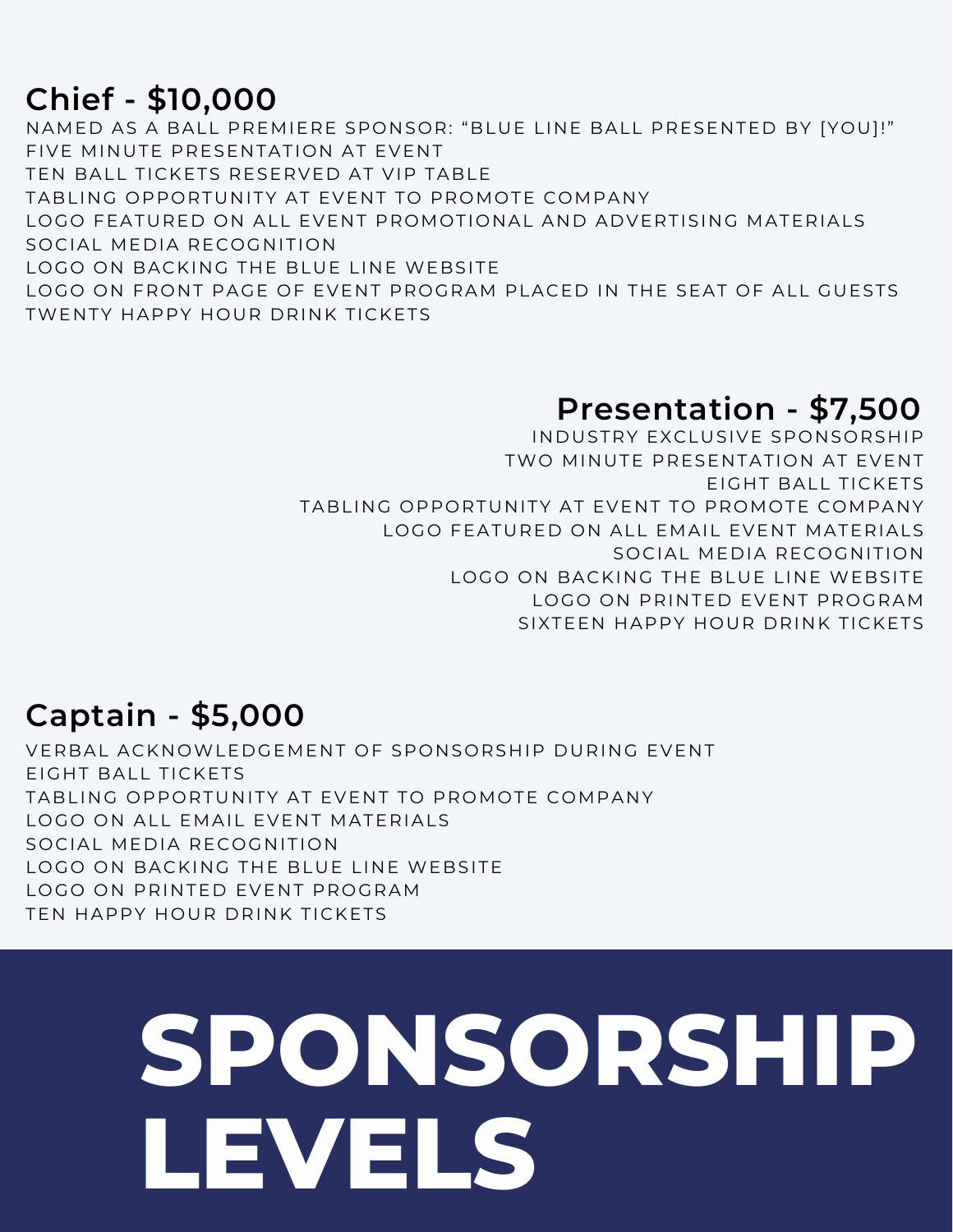# **SPONSORSHIP LEVELS**

#### **Experience - \$3,500**

EXCLUSIVE NAMING RIGHTS OF ONE EVENT EXPERIENCE\*\* SIX BALL TICKETS TABLING OPPORTUNITY AT EVENT TO PROMOTE COMPANY LOGO ON EMAIL EVENT MATERIALS SOCIAL MEDIA RECOGNITION LOGO ON BACKING THE BLUE LINE WEBSITE EIGHT HAPPY HOUR DRINK TICKETS

\*\*EVENT EXPERIENCES: SIGNATURE COCKTAIL, SILENT AUCTION, EMCEE, POST-BALL PIZZA PARTY, TABLE FAVORS (WITH DONATION), PRIZE PULL, HOSPITALITY ROOM BEFORE AND AFTER BALL

#### **Lieutenant - \$2,500**

SIX BALL TICKETS TABLING OPPORTUNITY AT EVENT TO PROMOTE COMPANY LOGO ON EMAIL EVENT MATERIALS LOGO ON BACKING THE BLUE LINE WEBSITE LOGO ON EVENT PROGRAM SIX HAPPY HOUR DRINK TICKETS

#### **Sergeant - \$1,000**

TWO BALL TICKETS TABLING OPPORTUNITY AT EVENT TO PROMOTE COMPANY LOGO ON EMAIL EVENT MATERIALS LOGO ON BACKING THE BLUE LINE WEBSITE LOGO ON EVENT PROGRAM

#### **Officer - \$500**

LOGO ON EMAIL EVENT MATERIALS LOGO ON BACKING THE BLUE LINE WEBSITE LOGO ON EVENT PROGRAM

BACKING THE BLUE LINE WILL HAPPILY ACCEPT IN-KIND DONATIONS OF GOODS FOR OUR SILENT AUCTION OR CASH DONATIONS UNDER THE \$500 OFFICER SPONSORSHIP

BACKING THE BLUE LINE RESERVES THE RIGHT TO DETERMINE APPROPRIATE USE AND PLACEMENT OF IN-KIND DONATIONS